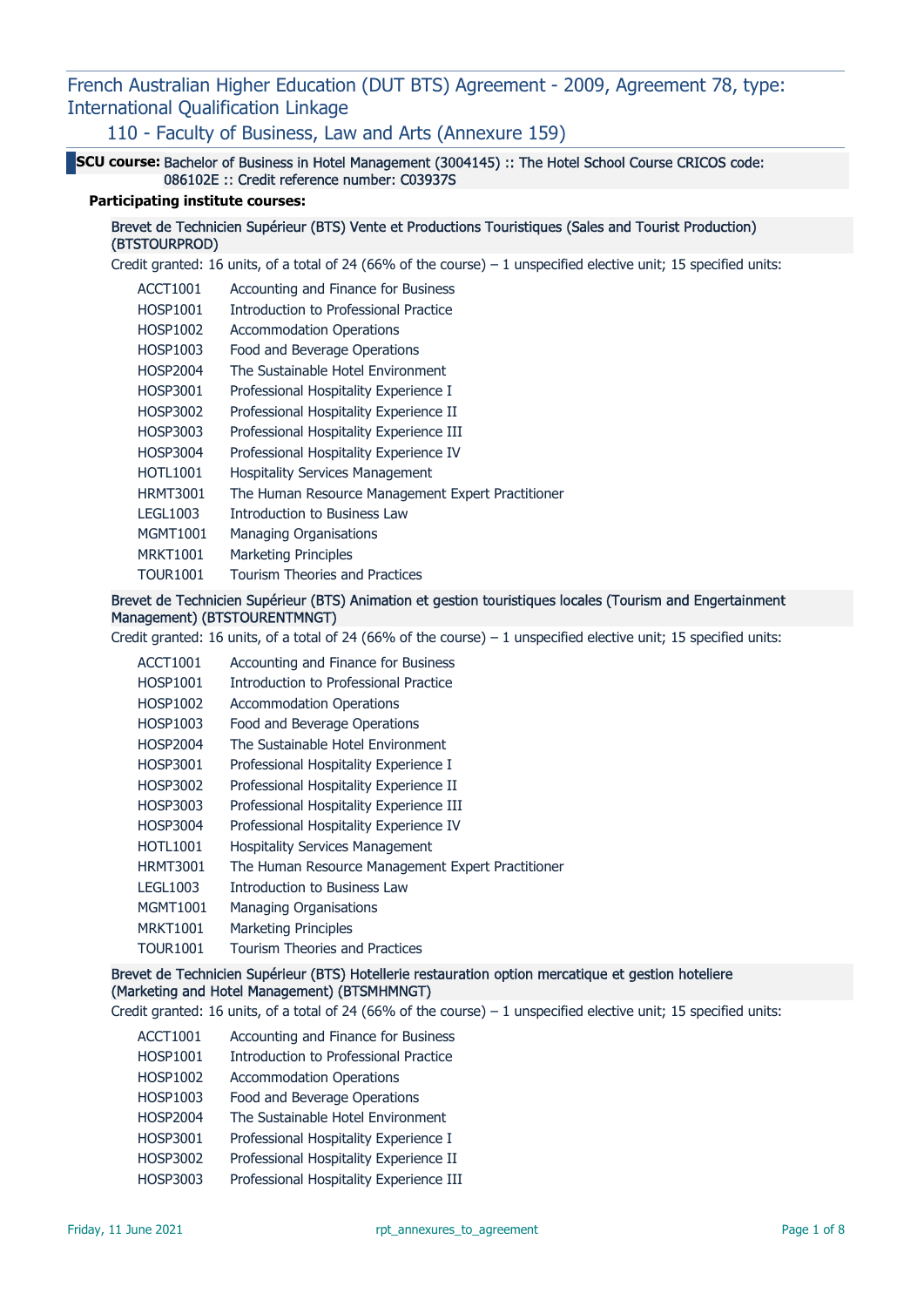## SCU course: Bachelor of Business in Hotel Management (3004145) :: The Hotel School Course CRICOS code: 086102E :: Credit reference number: C03937S

## Participating institute courses:

| <b>HOSP3004</b> | Professional Hospitality Experience IV            |
|-----------------|---------------------------------------------------|
| <b>HOTL1001</b> | <b>Hospitality Services Management</b>            |
| <b>HRMT3001</b> | The Human Resource Management Expert Practitioner |
| <b>LEGL1003</b> | Introduction to Business Law                      |
| <b>MGMT1001</b> | <b>Managing Organisations</b>                     |
| <b>MRKT1001</b> | <b>Marketing Principles</b>                       |
| <b>TOUR1001</b> | <b>Tourism Theories and Practices</b>             |

# Brevet de Technicien Supérieur (BTS) Hotellerie restauration option Art Culinaire, Art de la Table et Art du Service (Hotel and Resturant Cullnary Art and Table Service) (BTSHOTCUL)

Credit granted: 16 units, of a total of 24 (66% of the course) – 1 unspecified elective unit; 15 specified units:

- ACCT1001 Accounting and Finance for Business
- HOSP1001 Introduction to Professional Practice
- HOSP1002 Accommodation Operations
- HOSP1003 Food and Beverage Operations
- HOSP2004 The Sustainable Hotel Environment
- HOSP3001 Professional Hospitality Experience I
- HOSP3002 Professional Hospitality Experience II
- HOSP3003 Professional Hospitality Experience III
- HOSP3004 Professional Hospitality Experience IV
- HOTL1001 Hospitality Services Management
- HRMT3001 The Human Resource Management Expert Practitioner
- LEGL1003 Introduction to Business Law
- MGMT1001 Managing Organisations
- MRKT1001 Marketing Principles
- TOUR1001 Tourism Theories and Practices

## Brevet de Technicien Supérieur (BTS) Comptabilite et gestion des organisations (Accounting and Management of Organisations) (BTSACCMNGTOR)

Credit granted: 16 units, of a total of 24 (66% of the course) – 9 unspecified units, as determined by the course coordinator; 7 specified units:

- ACCT1001 Accounting and Finance for Business
- HOSP1001 Introduction to Professional Practice
- HOSP3001 Professional Hospitality Experience I
- HOSP3002 Professional Hospitality Experience II
- HOSP3003 Professional Hospitality Experience III
- HOSP3004 Professional Hospitality Experience IV
- MGMT1001 Managing Organisations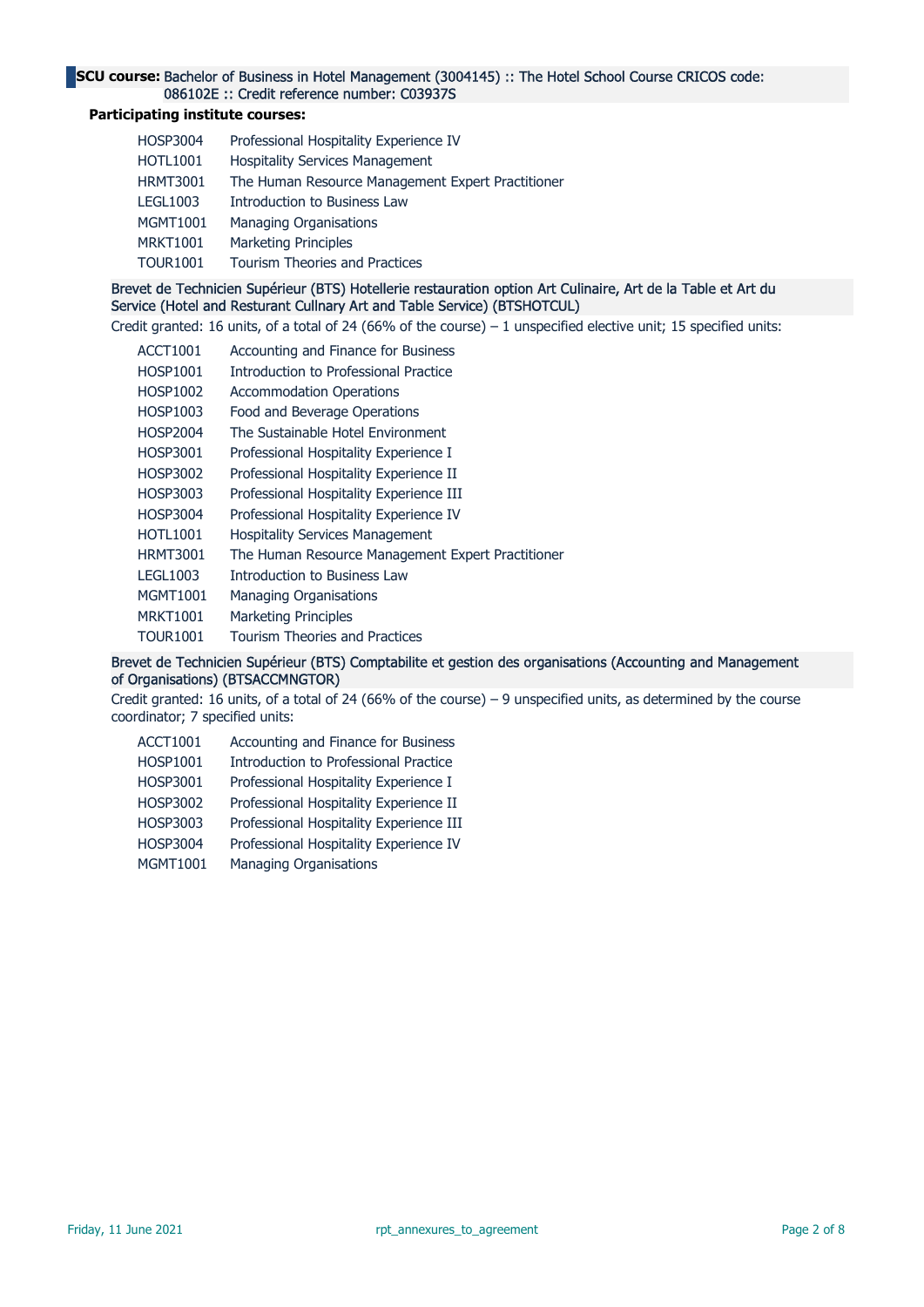110 - Faculty of Business, Law and Arts (Annexure 284)

SCU course: Bachelor of Business (3002100) :: SCU Course CRICOS code: 016157C :: EduCo Course CRICOS code: 081532A :: Credit reference number: C04971S

# Participating institute courses:

#### Brevet de Technicien Supérieur (BTS) en commerce international (International Business) (BTSINTLBUS)

Credit granted: 16 units, of a total of 24 (66% of the course) – 6 unspecified elective units; 10 specified units:

| <b>BUSN3004</b> | <b>International Business</b>        |
|-----------------|--------------------------------------|
| <b>BUSN3005</b> | Internship A (double weighted unit)  |
| <b>BUSN3006</b> | Internship B (double weighted unit)  |
| <b>COMM1001</b> | Communication in Organisations       |
| <b>ECON1001</b> | <b>Economics for Decision Making</b> |
| <b>LEGL1003</b> | <b>Introduction to Business Law</b>  |
| <b>MGMT1001</b> | <b>Managing Organisations</b>        |
| <b>MRKT2003</b> | Global Marketing                     |
|                 |                                      |

# Brevet de Technicien Supérieur (BTS) Negociation et relation client (Negotiation and Customer Relationship Management) (BTSNEGRELCLNT)

Credit granted: 16 units, of a total of 24 (66% of the course) – 6 unspecified elective units; 10 specified units:

ACCT1001 Accounting and Finance for Business BUSN3005 Internship A (double weighted unit) BUSN3006 Internship B (double weighted unit) COMM1001 Communication in Organisations ECON1001 Economics for Decision Making LEGL1003 Introduction to Business Law MGMT1001 Managing Organisations MRKT1001 Marketing Principles

#### Brevet de Technicien Supérieur (BTS) spécialisé en Management (Business Management) (BTSBUSMANGT)

Credit granted: 16 units, of a total of 24 (66% of the course) – 6 unspecified elective units; 10 specified units:

- ACCT1001 Accounting and Finance for Business
- BUSN3005 Internship A (double weighted unit)
- BUSN3006 Internship B (double weighted unit)
- COMM1001 Communication in Organisations
- ECON1001 Economics for Decision Making
- LEGL1003 Introduction to Business Law
- MGMT1001 Managing Organisations
- MRKT1001 Marketing Principles

# Brevet de Technicien Supérieur (BTS) Comptabilite et gestion des organisations (Accounting and Management of Organisations) (BTSACCMNGTOR)

Credit granted: 16 units, of a total of 24 (66% of the course) – 9 unspecified units, as determined by the course coordinator; 7 specified units:

- ACCT1001 Accounting and Finance for Business
- BUSN3005 Internship A (double weighted unit)
- BUSN3006 Internship B (double weighted unit)
- COMM1001 Communication in Organisations
- MGMT1001 Managing Organisations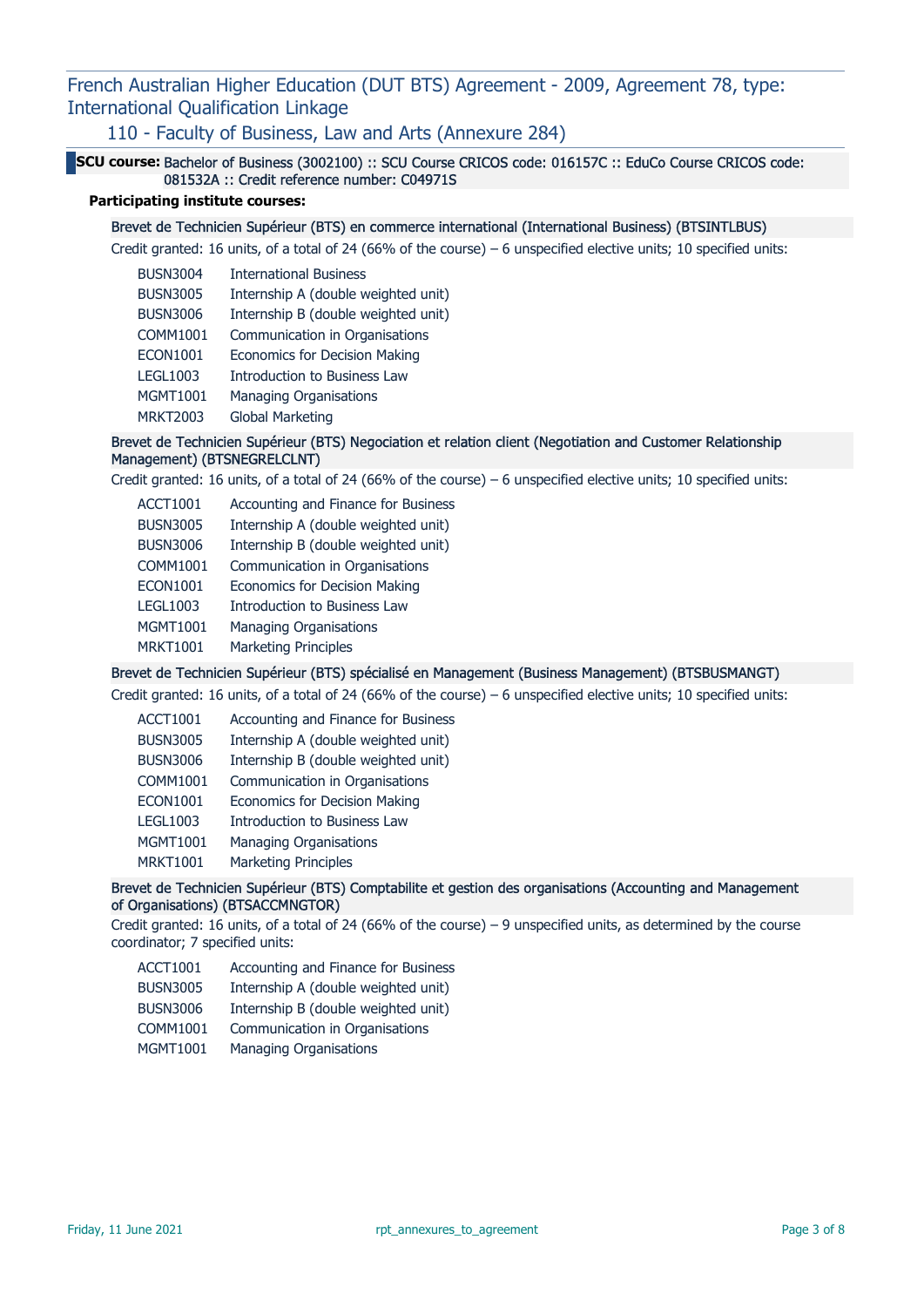110 - Faculty of Business, Law and Arts (Annexure 288)

SCU course: Bachelor of Information Technology (3002111) :: SCU Course CRICOS code: 019840D :: EduCo Course CRICOS code: 086031D :: Credit reference number: C05060S

# Participating institute courses:

## Diplôme Universitaire de Technologie (DUT) Information-communication (Information Communication) (DUTTECH)

Credit granted: 12 units, of a total of 24 (50% of the course) – 8 unspecified elective units; 4 specified units:

|          | Visual Resources for Interactive Applications |
|----------|-----------------------------------------------|
| COMM1001 | Communication in Organisations                |
| ISYS1004 | Contemporary Issues in Information Technology |
| MGMT1001 | <b>Managing Organisations</b>                 |

# Diplôme Universitaire de Technologie (DUT) Métiers du Multimedia et Internet (Multimedia and Internet Careers) (DUTMULTI)

Credit granted: 16 units, of a total of 24 (66% of the course) – 8 unspecified elective units; 8 specified units:

|                 | Visual Resources for Interactive Applications      |
|-----------------|----------------------------------------------------|
|                 | Audio-Video Resources for Interactive Applications |
| COMM1001        | Communication in Organisations                     |
| COMP1001        | Data Communications and Networks                   |
| ISYS1001        | Web Development I                                  |
| <b>ISYS1004</b> | Contemporary Issues in Information Technology      |
| MGMT1001        | <b>Managing Organisations</b>                      |
| <b>PROG1001</b> | Programming I                                      |

# Diplôme Universitaire de Technologie (DUT) Informatique (Data Processing) (DUTI)

Credit granted: 16 units, of a total of 24 (66% of the course) – 6 unspecified elective units; 10 specified units:

- COMM1001 Communication in Organisations
- COMP1001 Data Communications and Networks
- DATA2001 Database Systems
- ISYS1001 Web Development I
- ISYS1002 Cybersecurity
- ISYS1004 Contemporary Issues in Information Technology
- ISYS1005 Systems Analysis and Design
- MGMT1001 Managing Organisations
- PROG1001 Programming I
- PROG2007 Programming II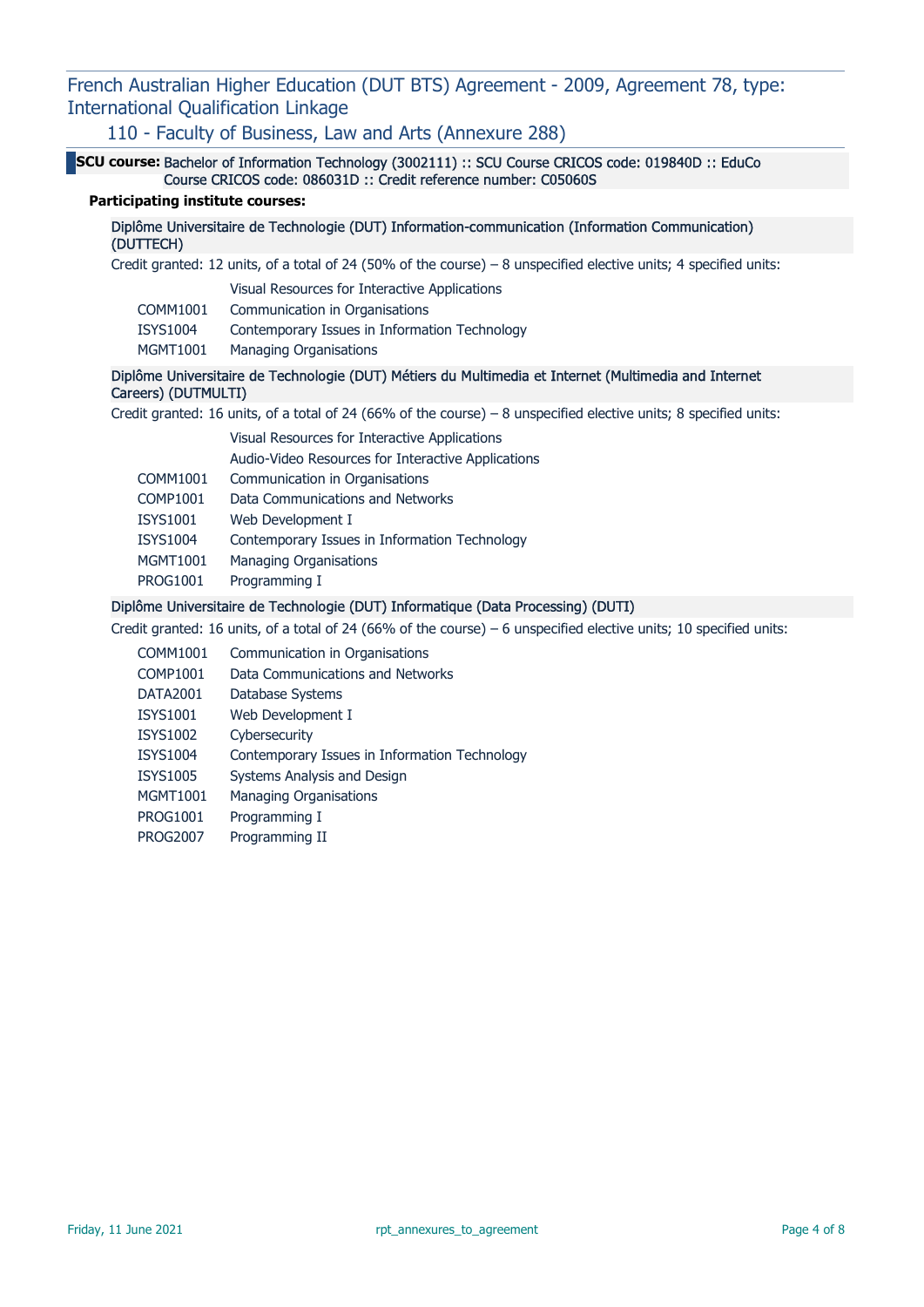School of Arts and Social Sciences (Annexure 289)

# SCU course: Bachelor of Art and Design (3007160) :: SCU Course CRICOS code: 096003C :: Credit reference number: C06536S

# Participating institute courses:

#### Diplôme Universitaire de Technologie (DUT) Métiers du Multimedia et Internet (Multimedia and Internet Careers) (DUTMULTI)

Credit granted: 16 units, of a total of 24 (66% of the course) – 2 unspecified elective units; 14 specified units:

| <b>ARTD1001</b> | Drawing                                   |
|-----------------|-------------------------------------------|
| ARTD1002        | <b>Painting Essentials</b>                |
| <b>ARTD1004</b> | Photography and Digital Imaging           |
| ARTD1006        | Sculpture and Spatial Practice            |
| <b>ARTD1007</b> | Looking at Art                            |
| <b>ARTD1008</b> | 3D Printing and Fabrication               |
| <b>ARTD2001</b> | Studio Practice I (double-weighted unit)  |
| <b>ARTD2002</b> | Modern Art and the Avant-Garde            |
| ARTD2003        | Studio Practice II (double-weighted unit) |
| ARTD2004        | Art after 1960                            |
| <b>DSGN1001</b> | Design Fundamentals                       |

## SCU course: Bachelor of Digital Media (3007084) :: SCU Course CRICOS code: 102203G :: Credit reference number: C05062S

#### Participating institute courses:

## Diplôme Universitaire de Technologie (DUT) Métiers du Multimedia et Internet (Multimedia and Internet Careers) (DUTMULTI)

Credit granted: 16 units, of a total of 24 (66% of the course) – 16 unspecified block credit units.

Conditions: Within the Bachelor of Digital Media and Communications you will study the following eight (8) units:

- •COM10082 Film Studies: Cinema, Culture, Context
- •COM00481 The Fourth Estate: News Journalism
- •COM01402 Act One: Screenwriting

•ART10095 Digital Art and Design II or ART73306 Advanced Design

- •COM10113 Visions of Light: Making Music Video or MUS10550 Audio-Visual Synchronization
- •COM00461 Making Radio or COM10081 True Stories: Video Journalism
- •COM10628 To Be Continued: Media Project
- •COM73001 Cyborg, Virus, Algorithm: Concepts for Media Practice

Unit substitutions will be considered by the Course Coordinator if any unit is not available in a particular session.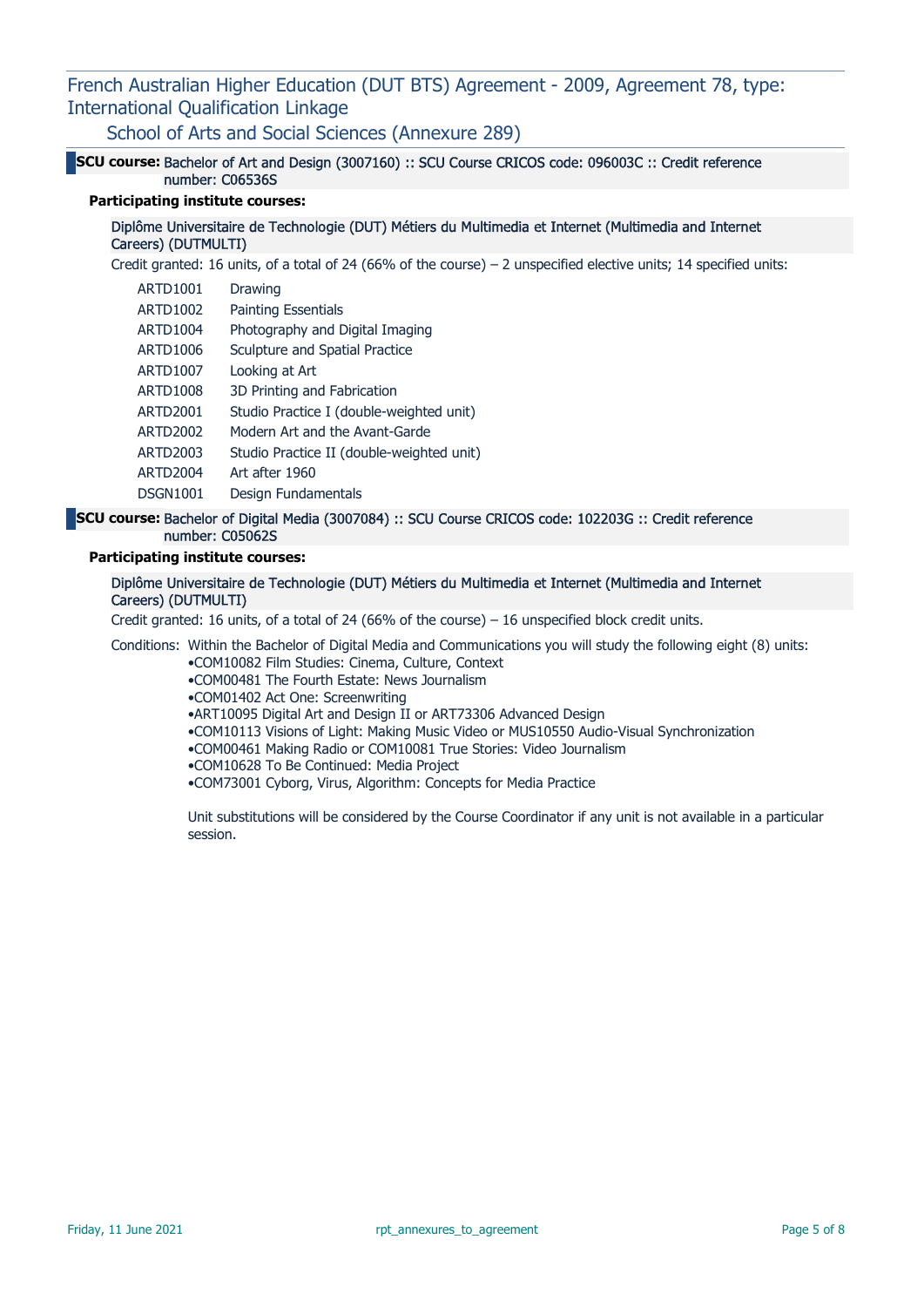140 - Faculty of Science and Engineering (Annexure 296)

SCU course: Bachelor of Engineering (Honours) in Mechanical Engineering (3507328) :: SCU Course CRICOS code: 086409G :: Credit reference number: C05290S

# Participating institute courses:

Diplôme Universitaire de Technologie (DUT) Genie Mecanique et Productique (Mechanical and Production Engineering) (DUTGENMECPROD)

Credit granted: 13 units, of a total of 32 (40% of the course)  $-13$  specified units:

| <b>CIVL1001</b> | <b>Applied Mechanics</b>                                                   |
|-----------------|----------------------------------------------------------------------------|
| <b>CIVL2001</b> | <b>Mechanics of Materials</b>                                              |
| <b>CIVL2006</b> | <b>Engineering Computations</b>                                            |
| <b>MATH1001</b> | <b>Foundation Mathematics</b>                                              |
| <b>MATH2001</b> | Calculus                                                                   |
| <b>MATH2002</b> | Linear Algebra                                                             |
| <b>MECH2001</b> | <b>Dynamics</b>                                                            |
| <b>MECH2002</b> | Introduction to Mechanical Design and Manufacturing                        |
| <b>MECH3001</b> | <b>Dynamics of Machines</b>                                                |
| <b>MECH3003</b> | Finite Element Method and Fracture Mechanics                               |
| <b>MECH3004</b> | Electro-Mechanical and Robotics Technology                                 |
| <b>PHYS1001</b> | Physics and Materials                                                      |
| <b>STAT1001</b> | <b>Statistical Analysis</b>                                                |
|                 | Conditions: Within the Bacheldor of Engineering you should study:          |
|                 | Year 1: Session 2                                                          |
|                 | ENG10758 Humanitarian Engineering Project                                  |
|                 | ENI73025 Thermodynamics                                                    |
|                 | <b>ENG20006 Fluid Mechanics</b><br>ENI73005 Machine Element Design         |
|                 | Year 2: Session 1                                                          |
|                 | ENG10759 Processes and Philosophy of Engineering                           |
|                 | ENI82005 Thermal Engineering                                               |
|                 | An elective unit of your choice                                            |
|                 | Year 2: Session 2                                                          |
|                 | CHE00201 Chemistry                                                         |
|                 | ENI83015 Modern Internal Combustion Engines<br>ENI73020 Fluids Engineering |
|                 | ENI83005 Mechanical Systems Design                                         |
|                 | Year 3: Session 1                                                          |
|                 | ENG40001 Engineering Thesis I                                              |
|                 | ENI83040 Control Systems and Automation                                    |
|                 | ENG40007 Engineering Project Management and Professional Ethics            |
|                 | An elective unit of your choice<br>Year 3: Session 2                       |
|                 | ENG40004 Engineering Thesis II                                             |
|                 | *ENG40005 Engineering Capstone Project (*double-weighted unit)             |
|                 | ENI81005 Energy, the Environment and Mechanical Engineering                |
|                 |                                                                            |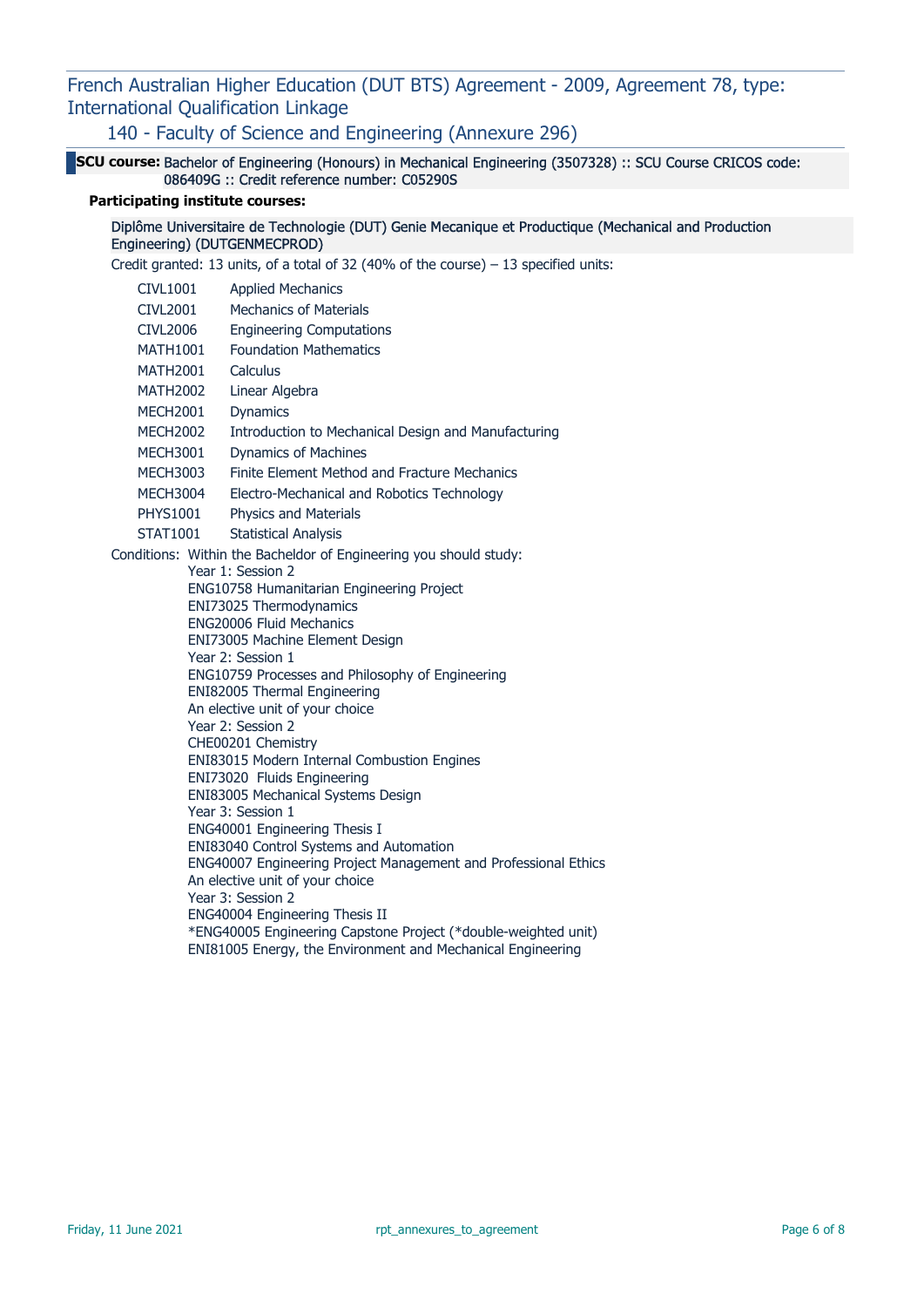110 - Faculty of Business, Law and Arts (Annexure 481)

SCU course: Bachelor of Business and Enterprise (3007150) :: SCU Course CRICOS code: 102201J :: Credit reference number: C07670S

# Participating institute courses:

#### Brevet de Technicien Supérieur (BTS) en commerce international (International Business) (BTSINTLBUS)

Credit granted: 16 units, of a total of 24 (66% of the course) – 4 unspecified block credit units; 12 specified units:

| <b>BUSN1004</b> | Starting a Business                        |
|-----------------|--------------------------------------------|
| <b>BUSN1006</b> | Solving Wicked Problems                    |
| <b>BUSN1007</b> | The Interconnected World                   |
| <b>BUSN1008</b> | <b>Business Practice and Impact</b>        |
| <b>BUSN2001</b> | Professional Development for the Workplace |
| <b>BUSN3003</b> | Entrepreneurship and Innovation            |
| <b>BUSN3005</b> | Internship A (double weighted unit)        |
| <b>BUSN3006</b> | Internship B (double weighted unit)        |
| <b>COMM1004</b> | A Culture of Enguiry                       |
| COMM1005        | A Culture of Dialogue                      |
|                 |                                            |

Conditions: Please liaise with the Course Coordinator regarding unit enrolment and study plan advice.

# Brevet de Technicien Supérieur (BTS) Negociation et relation client (Negotiation and Customer Relationship Management) (BTSNEGRELCLNT)

Credit granted: 16 units, of a total of 24 (66% of the course) – 6 unspecified elective units; 10 specified units:

| <b>BUSN1004</b> | Starting a Business                        |
|-----------------|--------------------------------------------|
| <b>BUSN1006</b> | Solving Wicked Problems                    |
| <b>BUSN1007</b> | The Interconnected World                   |
| <b>BUSN2001</b> | Professional Development for the Workplace |
| <b>BUSN3005</b> | Internship A (double weighted unit)        |
| <b>BUSN3006</b> | Internship B (double weighted unit)        |
| COMM1004        | A Culture of Enguiry                       |
| COMM1005        | A Culture of Dialoque                      |

Conditions: Please liaise with the Course Coordinator regarding unit enrolment and study plan advice.

#### Brevet de Technicien Supérieur (BTS) spécialisé en Management (Business Management) (BTSBUSMANGT)

Credit granted: 16 units, of a total of 24 (66% of the course) – 4 unspecified block credit units; 12 specified units:

- BUSN1004 Starting a Business
- BUSN1006 Solving Wicked Problems
- BUSN1007 The Interconnected World
- BUSN1008 Business Practice and Impact
- BUSN2001 Professional Development for the Workplace
- BUSN3003 Entrepreneurship and Innovation
- BUSN3005 Internship A (double weighted unit)
- BUSN3006 Internship B (double weighted unit)
- COMM1004 A Culture of Enquiry
- COMM1005 A Culture of Dialogue

Conditions: Please liaise with the Course Coordinator regarding unit enrolment and study plan advice.

# Brevet de Technicien Supérieur (BTS) Comptabilite et gestion des organisations (Accounting and Management of Organisations) (BTSACCMNGTOR)

Credit granted: 16 units, of a total of 24 (66% of the course) – 5 unspecified block credit units; 11 specified units:

BUSN1004 Starting a Business BUSN1006 Solving Wicked Problems BUSN1006 Solving Wicked Problems BUSN1008 Business Practice and Impact BUSN2001 Professional Development for the Workplace